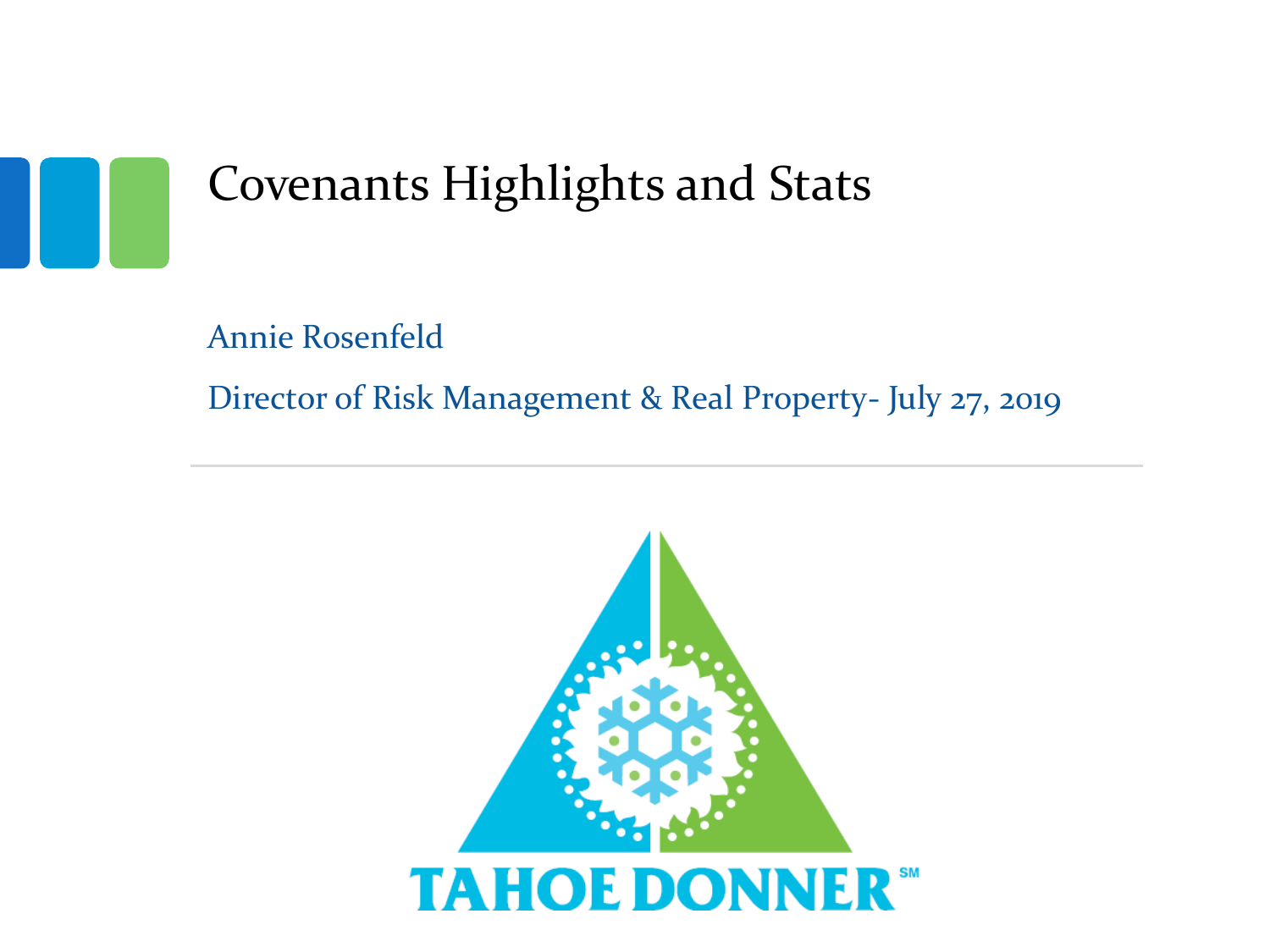# Covenants Highlights

- Covenants Enforcement:
	- $-7$ -days a week / 8:00 a.m.  $-5$ :00 p.m.
		- one dedicated staff member Mon-Fri
		- Sat and Sun additional task for staff members with other primary responsibilities
	- After-hours complaint phone line coverage:
		- Starting November 3, 2017 August 23, 2018 5-11 p.m. after-hours coverage Friday-Sunday and holidays.
		- Moved to 7-days a week starting August 24, 2018.
		- Starting April 10, 2019 answering service contract to receive and process afterhours calls.

| <b>Complaint Source</b> | 2017 Actual | 2018 Actual | <b>2019 YTD</b> |
|-------------------------|-------------|-------------|-----------------|
| Staff                   | 105         | 70          | 38              |
| OneStop                 | 82          | 104         | 31              |
| Email                   | 39          | 152         | 50              |
| In Person at ASO        | 11          | 20          | 11              |
| Telephone               | 11          | 81          | 23              |
| Forestry                | 3           |             |                 |
| <b>Grand Total</b>      | 251         | 430         | 153             |

•  $5:00 \text{ p.m.} - 8:00 \text{ a.m.}$ 

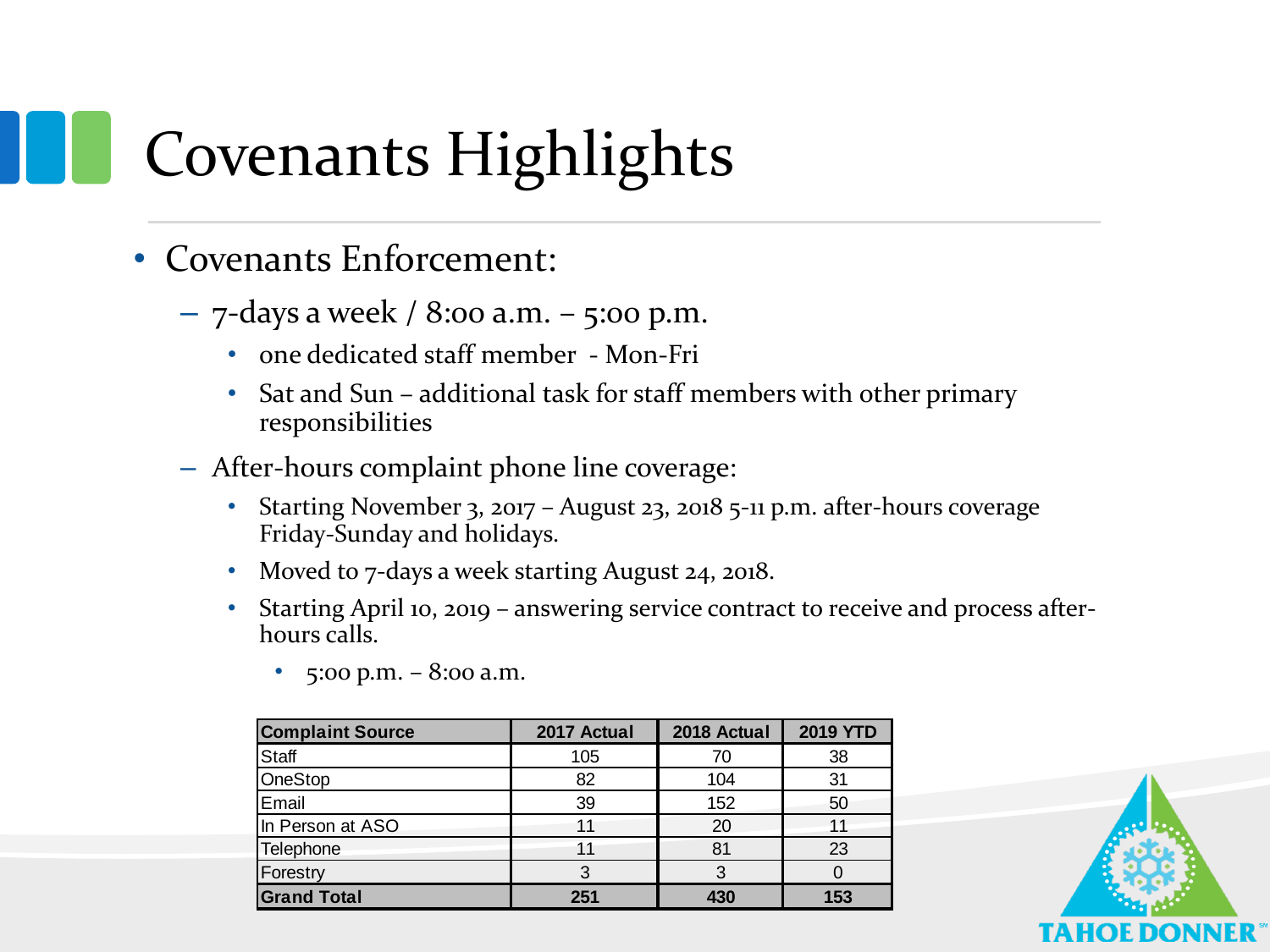#### After-Hours Complaint Call Stats

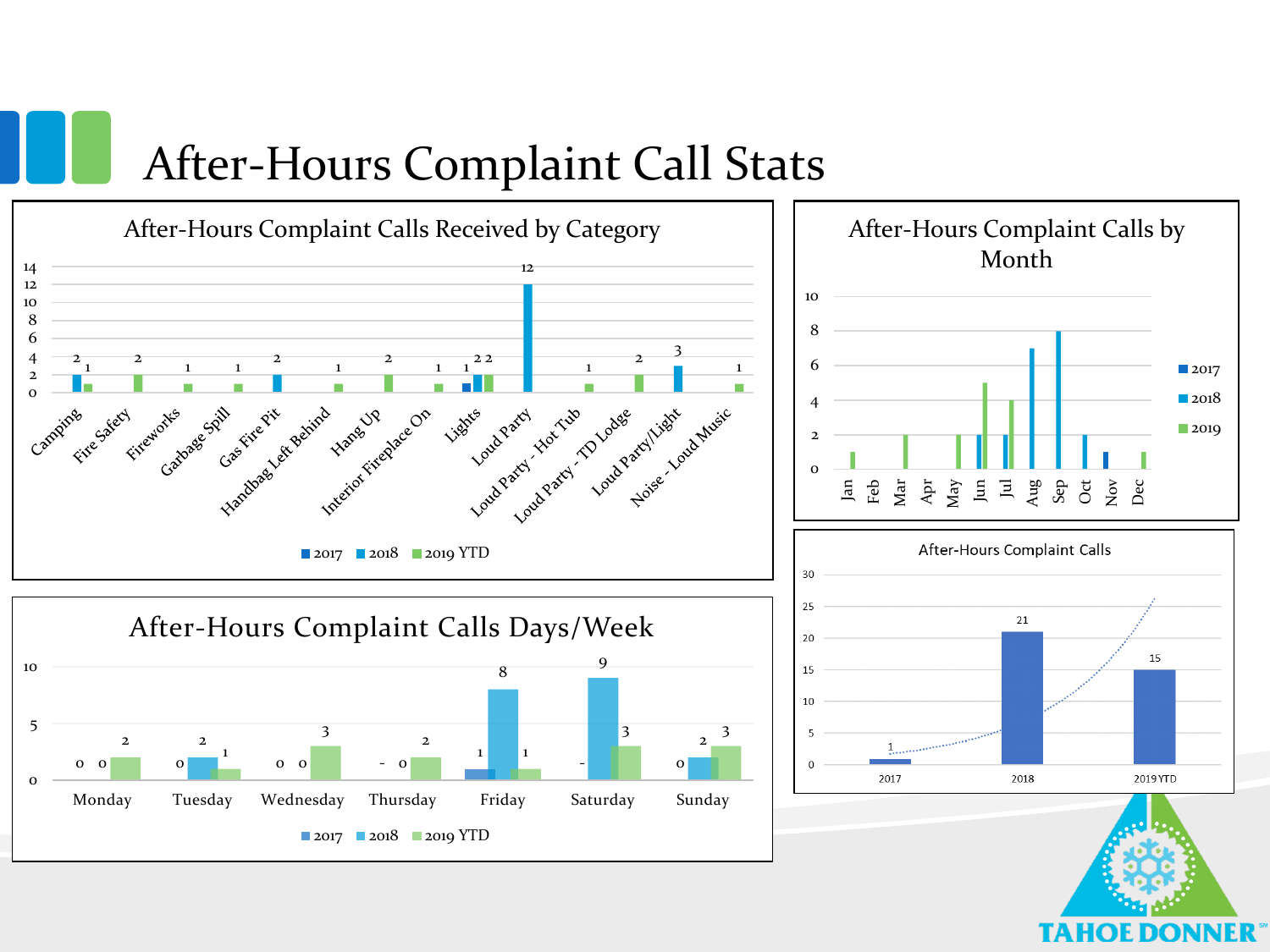# Covenants Complaints Stats Highlights

| <b>Monthly Complaints Received</b> | 2017           | 2018 | <b>2019 YTD</b> |
|------------------------------------|----------------|------|-----------------|
| January                            | 0              | 23   | 25              |
| February                           | $\overline{2}$ | 15   | 21              |
| March                              | 12             | 27   | 18              |
| April                              | 8              | 15   | 31              |
| May                                | 7              | 15   | 22              |
| June                               | 32             | 39   | 36              |
| July                               | 52             | 69   | 0               |
| August                             | 33             | 53   | 0               |
| September                          | 38             | 78   | 0               |
| October                            | 14             | 44   | 0               |
| November                           | 33             | 32   | 0               |
| December                           | 20             | 30   | 0               |
| <b>Grand Total</b>                 | 251            | 440  | 153             |